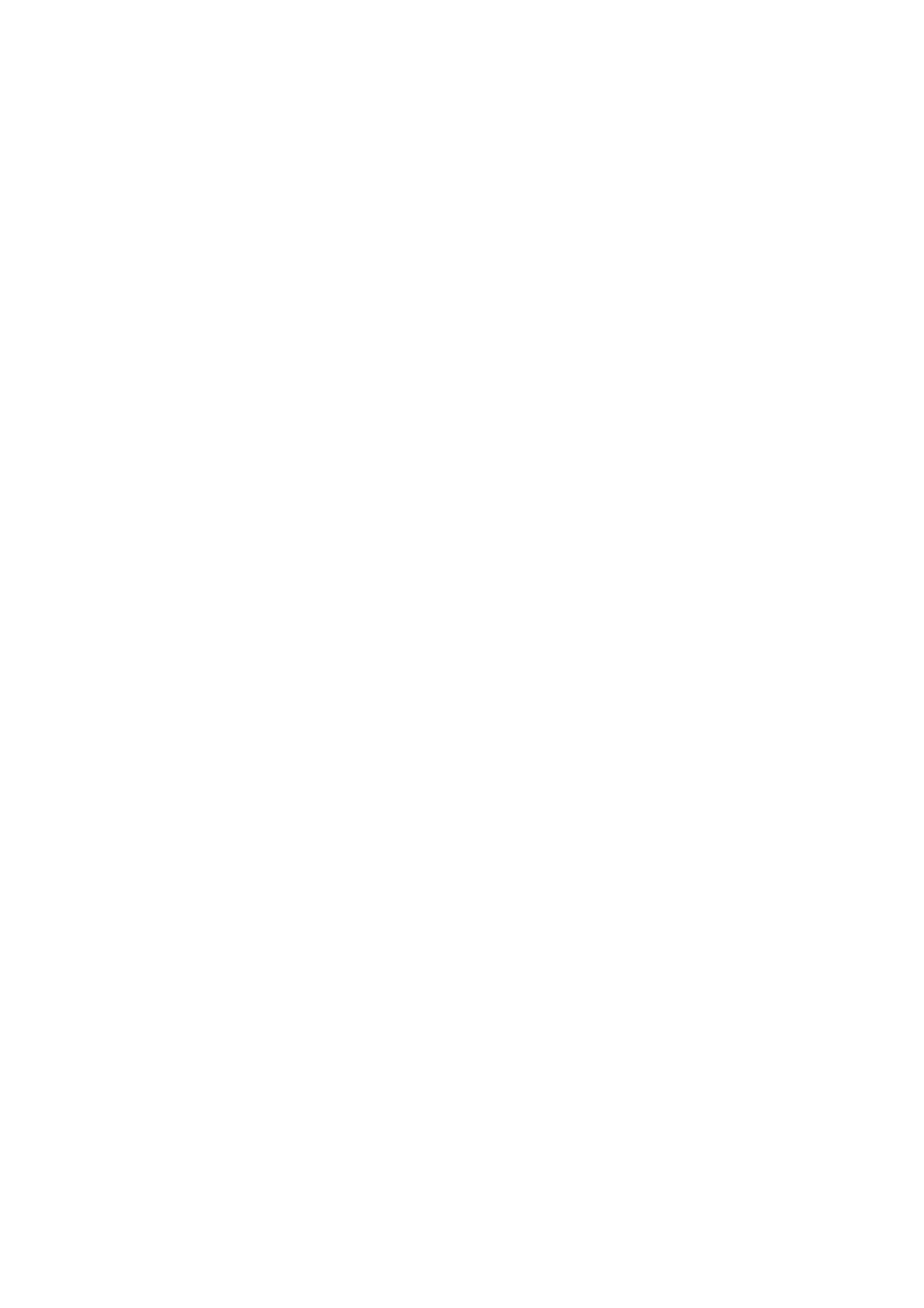Western Australia

### LEGISLATIVE ASSEMBLY

*(As amended during consideration in detail)*

## **Workers' Compensation and Rehabilitation (Acts of Terrorism) Bill 2001**

#### **A Bill for**

#### **An Act to make provision about the liability of an employer to pay compensation under the** *Workersí Compensation and Rehabilitation Act 1981* **to a worker as a result of an act of terrorism.**

The Parliament of Western Australia enacts as follows:

#### **1. Short title**

This Act may be cited as the *Workers' Compensation and Rehabilitation (Acts of Terrorism) Act 2001*.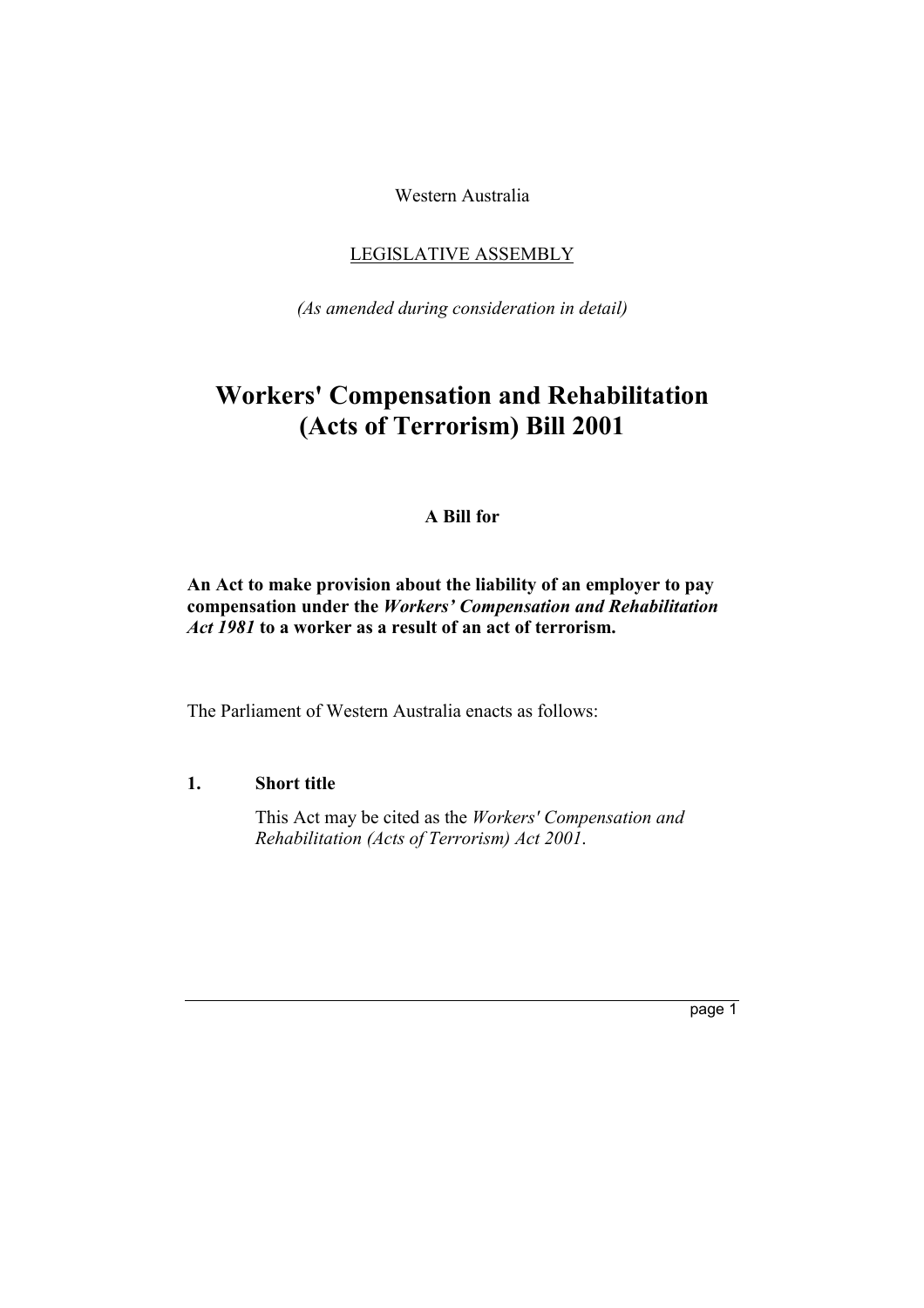| ×<br>M.<br>۰. | ×. |
|---------------|----|
|               |    |

#### **2. Commencement**

This Act comes into operation on the day on which it receives the Royal Assent.

## **3. Meanings of expressions used in this Act**

| 5  | (1)                                          | In this Act, unless the contrary intention appears —                                                                                                                                                          |  |  |  |
|----|----------------------------------------------|---------------------------------------------------------------------------------------------------------------------------------------------------------------------------------------------------------------|--|--|--|
|    |                                              | "actuary" means a Fellow of the Institute of Actuaries of<br>Australia or any other person of whose actuarial knowledge<br>and experience the Governor approves;                                              |  |  |  |
|    |                                              | "final day" means $-$                                                                                                                                                                                         |  |  |  |
| 10 |                                              | (a)<br>31 December 2003, unless an earlier day is fixed<br>under paragraph (b); or                                                                                                                            |  |  |  |
|    |                                              | a day earlier than 31 December 2003 that the<br>(b)<br>Minister, by order published in the Gazette, fixes as<br>the final day;                                                                                |  |  |  |
| 15 |                                              | "Insurance Commission" means the body continued as the<br>Insurance Commission of Western Australia under the<br>Insurance Commission of Western Australia Act 1986;                                          |  |  |  |
| 20 |                                              | "liability" means liability of an employer to pay compensation<br>under the Workers' Compensation and Rehabilitation<br><i>Act 1981</i> to a worker;                                                          |  |  |  |
|    | "participating employer" means an employer — |                                                                                                                                                                                                               |  |  |  |
|    |                                              | holding a policy of insurance that contains an<br>(a)<br>exclusion of liability as permitted under section 4; or                                                                                              |  |  |  |
| 25 |                                              | entitled by an agreement under section 7 to make<br>(b)<br>claims in accordance with section 9.                                                                                                               |  |  |  |
|    | (2)                                          | Any other expression in this Act that is given a particular<br>meaning by the Workers' Compensation and Rehabilitation<br>Act 1981 has the same meaning in this Act unless the contrary<br>intention appears. |  |  |  |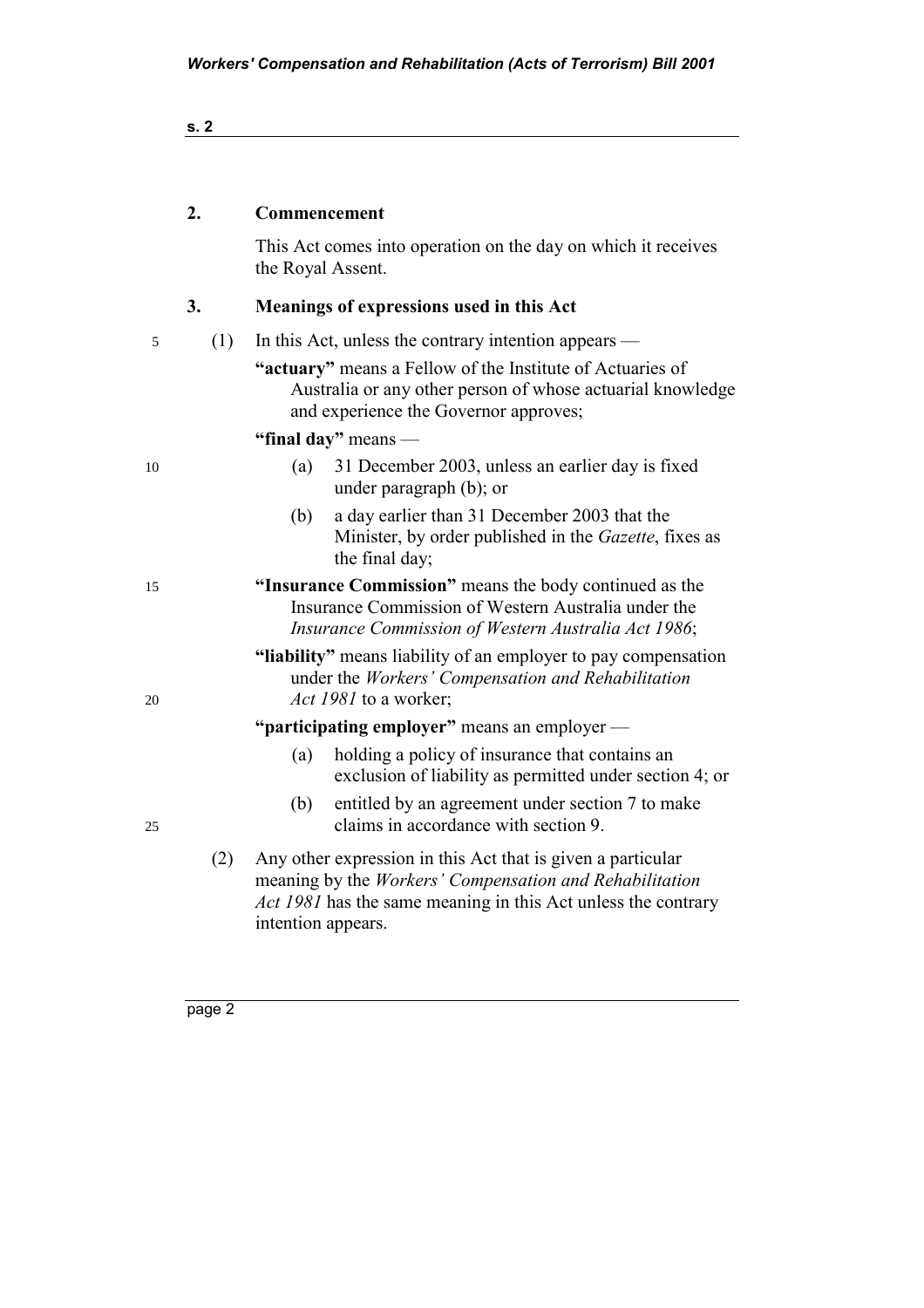**s. 4**

#### **4. Permitting exclusion of cover for acts of terrorism**

- (1) The Commission may give an approved insurance office permission in writing to exclude certain liability from the liability for which it insures employers but the exclusion of 5 liability attributable to an act occurring after the final day is not permitted.
	- (2) Before permitting the exclusion of liability, the Commission has to be satisfied that it would be reasonable to characterise the liability as being attributable to an act of terrorism.
- 10 (3) The *Workersí Compensation and Rehabilitation Act 1981* does not require the approved insurance office to insure an employer for liability to the extent that it is permitted under this section to be excluded.

#### **5. Condition that insurer agrees to contribute**

15 The permission may be given on condition that, before the exclusion of liability is permitted, the approved insurance office enter into an agreement in writing with the Commission as to contributions that the approved insurance office will make to the Employers' Indemnity Supplementation Fund established under 20 the *Employersí Indemnity Supplementation Fund Act 1980* section 5(1) towards the cost of satisfying claims made by employers in accordance with section 9.

#### **6.** Employer's obligation to insure

The Workers' Compensation and Rehabilitation Act 1981 25 section 160 does not require an employer who holds a policy of insurance that contains an exclusion of liability as permitted under section 4 to insure for liability to the extent that it is excluded as permitted under section 4.

- **7. Self-insurer to agree to contribute**
- $30$  (1) It is a condition of a self-insurer's exemption under the *Workers' Compensation and Rehabilitation Act 1981*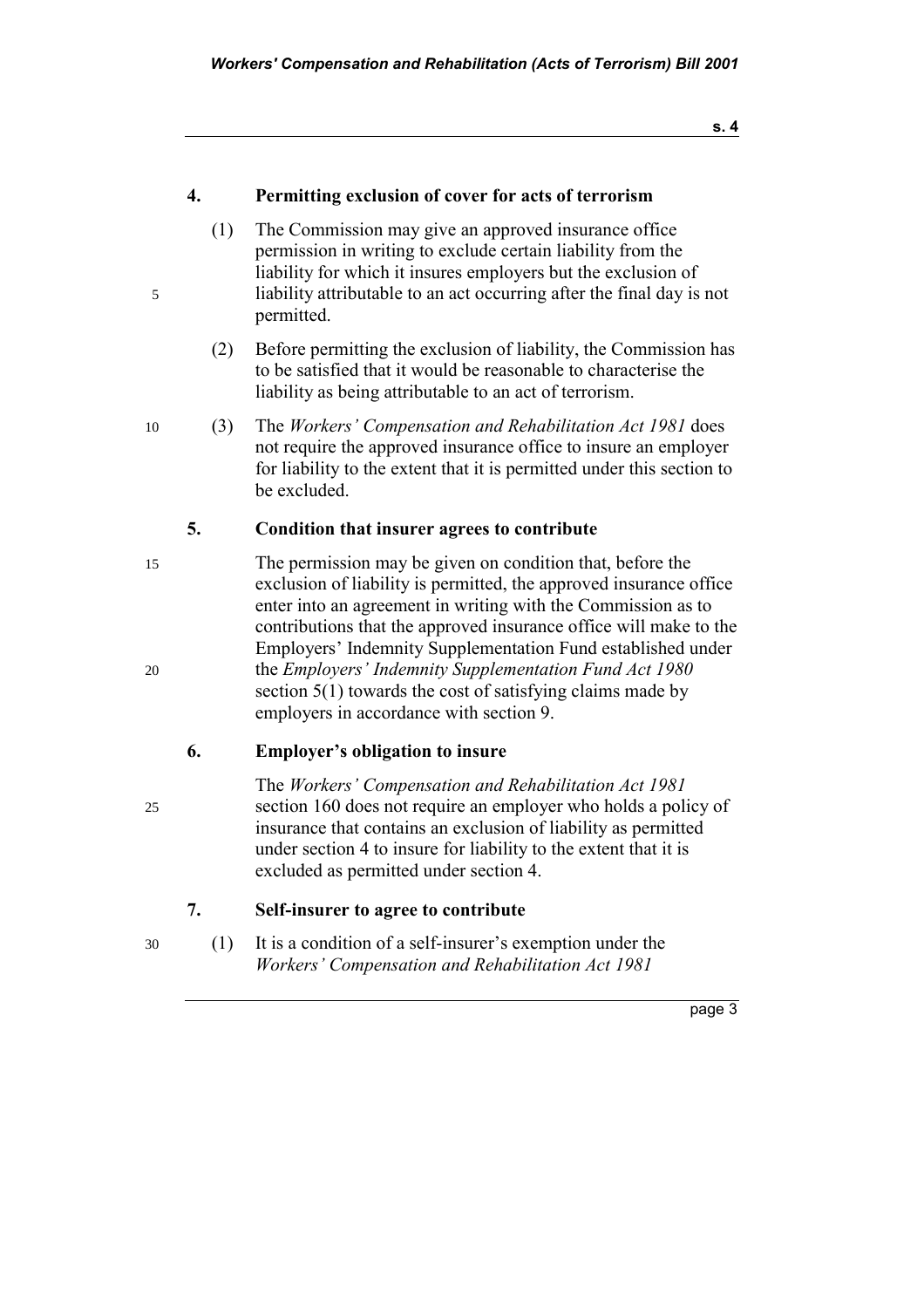|     | section 164 that, if requested by the Commission to do so, the<br>self-insurer enter into an agreement in writing with the<br>Commission -                                                                                                                                                                              |  |  |
|-----|-------------------------------------------------------------------------------------------------------------------------------------------------------------------------------------------------------------------------------------------------------------------------------------------------------------------------|--|--|
|     | (a)<br>entitling the self-insurer to make claims in accordance<br>with section 9; and                                                                                                                                                                                                                                   |  |  |
|     | providing for contributions that the self-insurer will<br>(b)<br>make to the Employers' Indemnity Supplementation<br>Fund established under the <i>Employers' Indemnity</i><br>Supplementation Fund Act 1980 section 5(1) towards<br>the cost of satisfying claims made by employers in<br>accordance with section 9.   |  |  |
| (2) | Contravention of a condition under this section is to be treated,<br>for the purposes of the Workers' Compensation and<br>Rehabilitation Act 1981, as a contravention of a requirement<br>under that Act.                                                                                                               |  |  |
| 8.  | Participating employer's liability to worker may be reduced                                                                                                                                                                                                                                                             |  |  |
| (1) | If in the circumstances it is appropriate to do so, the Minister<br>may, by order published in the <i>Gazette</i> —                                                                                                                                                                                                     |  |  |
|     | state that the Minister believes that an act of terrorism<br>(a)<br>has occurred, identifying the act sufficiently to enable a<br>person to know that the person's claim might be affected<br>by the order;                                                                                                             |  |  |
|     | (b)<br>specify the day on which the act of terrorism is to be<br>treated, for the purposes of this Act, as having occurred;<br>and                                                                                                                                                                                      |  |  |
|     | state that, despite anything in the Workers'<br>(c)<br>Compensation and Rehabilitation Act 1981, a claim for<br>compensation for a disability attributable to the act<br>identified in paragraph (a) is barred unless it is made<br>within a period of 90 days after the day on which the act<br>of terrorism occurred. |  |  |
| (2) | The day specified under subsection $(1)(b)$ cannot be after the<br>final day.                                                                                                                                                                                                                                           |  |  |
|     |                                                                                                                                                                                                                                                                                                                         |  |  |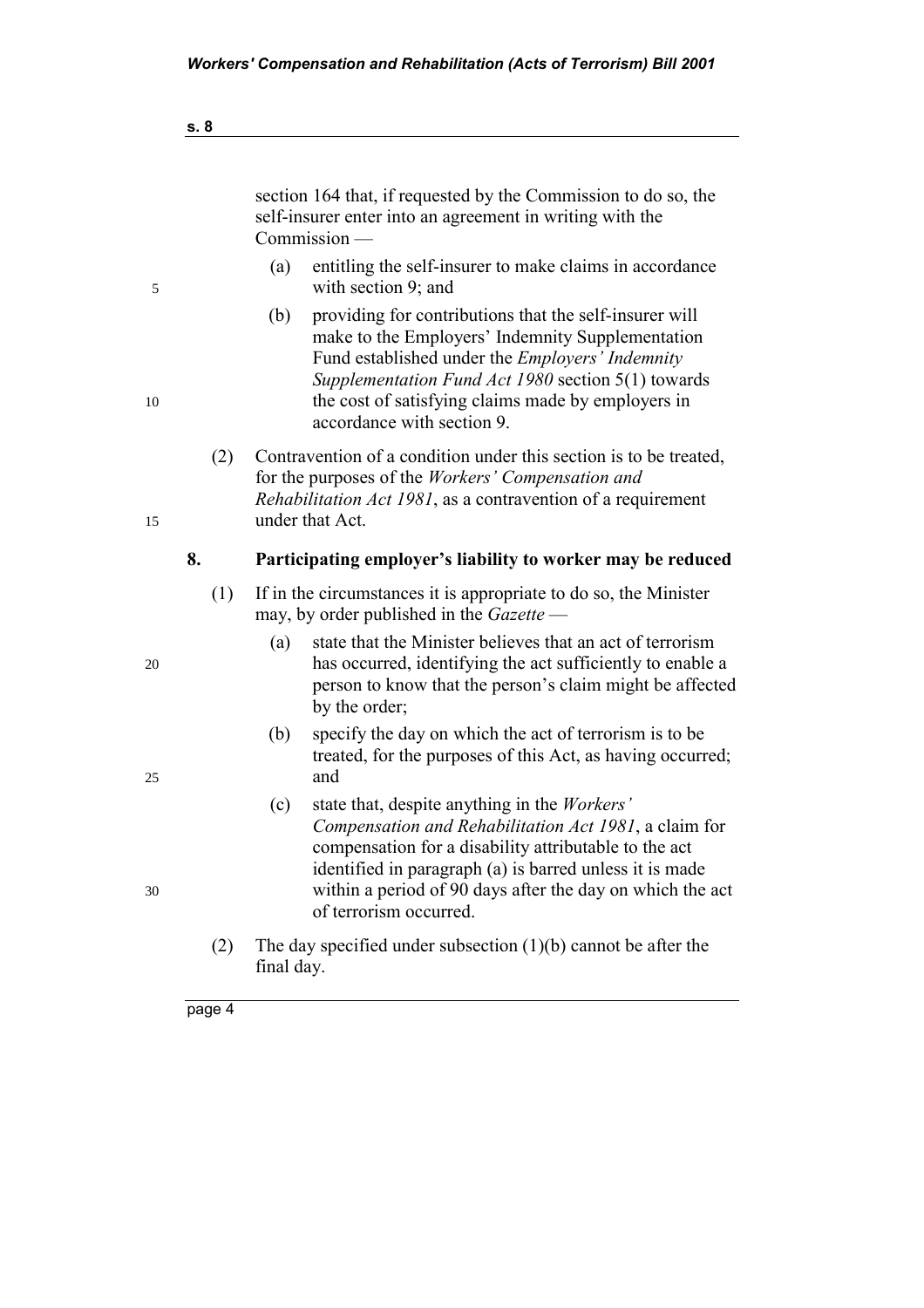- (3) As soon as practicable after the period of 90 days under subsection  $(1)(c)$  elapses, the Commission is required to determine, on the advice of an actuary  $-$
- (a) the total amount that would, if subsection (4) did not 5 apply, be expected to be payable by all participating employers in respect of their liability for all workers that is attributable to the act specified in the order; and
- (b) if that amount exceeds \$25 million, the reduction factor by which that amount would need to be multiplied to 10 limit it to \$25 million.
- (4) If the Commission determines a reduction factor, an amount that a participating employer would, if this subsection did not apply, be required to pay in satisfaction of any liability attributable to the act specified in the order is reduced by multiplying the 15 amount by the reduction factor.

#### **9. Indemnity for liability attributable to terrorism**

- $(1)$  To the extent that a participating employer's liability to a worker is attributable to an act of terrorism that occurs during the period commencing on 1 January 2002 and ending on the 20 final day, the employer may make a claim against the Insurance Commission for payment or reimbursement, as the case requires, of any claim arising from that liability.
- (2) The claim is to be dealt with as a claim under the *Employersí Indemnity Supplementation Fund Act 1980* and, as far as 25 possible, that Act applies accordingly.
	- (3) For the purposes of this section  $\overline{\phantom{a}}$
- (a) if the participating employer holds a policy of insurance and the employer's liability to the worker is to any extent excluded from the policy by an exclusion 30 permitted under section 4, the extent to which the employer's liability is attributable to an act of terrorism is to be regarded as being the same as the extent to